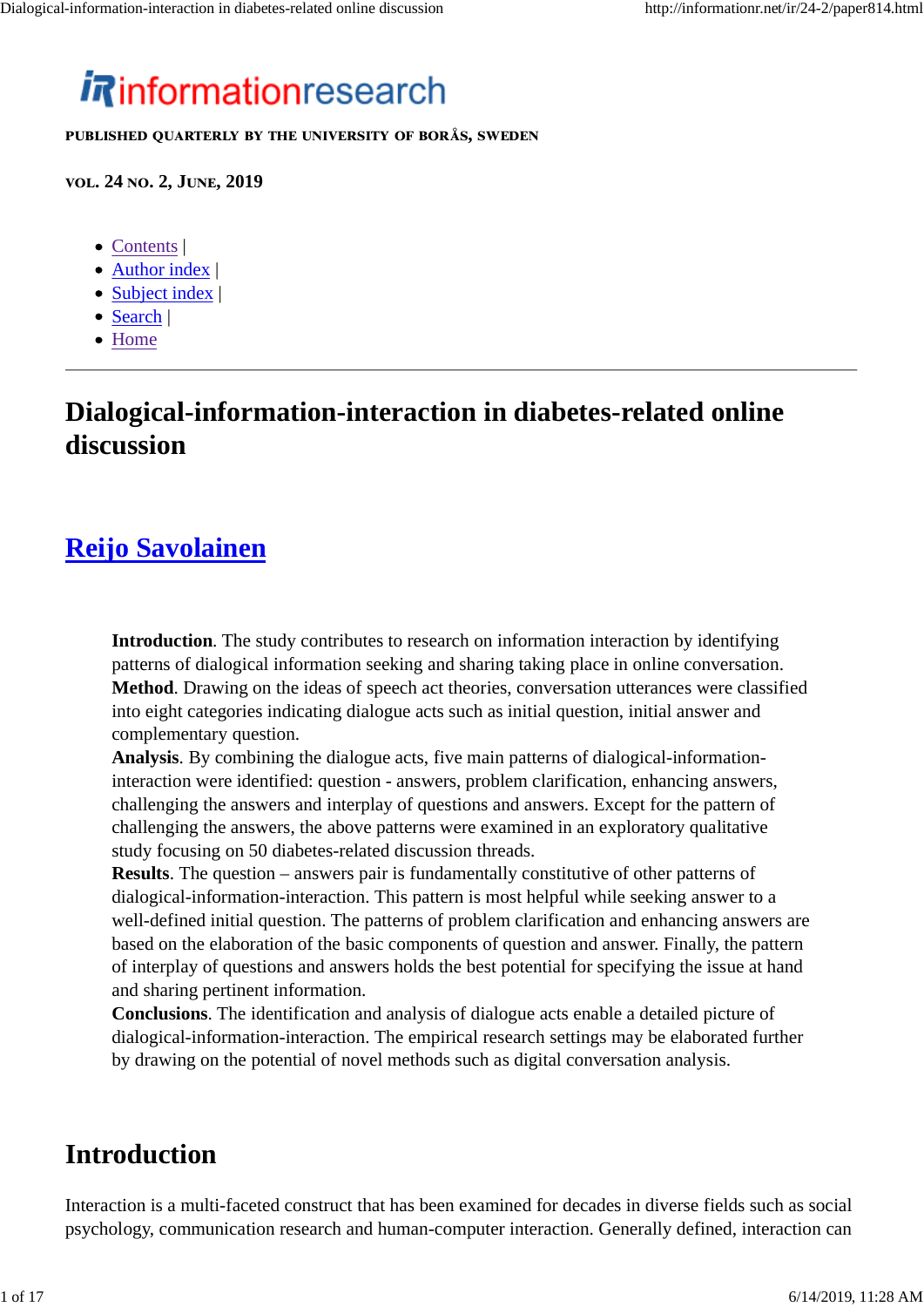be understood as a '*reciprocal event that requires at least two objects and two actions. Interaction occurs when these two objects and events mutually influence each other*' (Wagner, 1994, p. 8). Thus, the idea of a two-way effect is essential in the concept of interaction. Since the 1990s, interaction has become a crosscutting construct embedded in information seeking and retrieval research (Jansen and Rieh, 2010, p. 1527). In this context, the issues of interaction have been examined using terms such as *information retrieval interaction* (Ingwersen, 1992), *interactive information retrieval* (Cool and Belkin, 2011), and *human-information interaction* (Marchionini, 2008).

Despite varying terminology, the above studies share an interest in the phenomenon of *information interaction*. So far, researchers have approached it from two main perspectives sharing an assumption that information interaction boils down to the issues of *dialogue*. First, there are investigations concentrating on interactions taking place between information searchers and information systems. Interaction of this kind occurs through a user/system dialogue which takes the form of human inputs and computerised outputs. The user initiates an action or operation and the system responds in some way which in turn leads the user to initiate another action (Beaulieu, 2000, p. 433). There is a long history in informationscience at looking at information retrieval in terms of sender-receiver of a message (Saracevic, 1975). Typically, these studies examine information interaction as a process in which the user first types search terms into the search box, then evaluates the search results and possibly reformulates the query to obtain more relevant search results (White, 2016).

Another research stream focuses on interaction occurring between information seekers and human intermediaries such as reference librarians. Early studies examined how intermediaries assist information seekers to specify their information needs and formulate relevant search queries (Belkin, 1984; Taylor, 1968). In this context, information interaction was approached in terms of face-to-face dialogue occurring between human actors. Dialogue of this type draws on the interpretation of linguistic utterances and paralinguistic features such as facial expressions. Along with the breakthrough of Internet search engines, however, the significance of online searching assisted by human intermediaries has decreased, resulting in the decline of research interest in dialogical-information-interaction of this type. On the other hand, networked information resources such as Question and Answer services and online discussion forums have enabled a new type of dialogical-information-interaction between information seekers and information providers. Even though interaction of this type is based on computer-mediated communication, it can be approached as human-to-human dialogical interaction which manifests itself in the sharing and seeking of user-generated data available in Web forums.

The present study is motivated by a major gap in information behaviour research. Even though the number of investigations on information interaction is growing (e.g., Cool and Belkin, 2011; Fidel, 2012; White, 2016), there is a dearth of studies examining the nature of dialogical-information-interaction taking place in online forums. However, we may expect that the significance of information interaction of this type will grow in the future because people can increasingly make use of user-generated data in social media forums. To examine the nature of dialogical-information-interaction functional to information seeking and sharing, an exploratory qualitative study was made, with the intent of identifying patterns of such interaction occurring in a health-related discussion forum. The identification of such patterns is important for information behaviour research because they are indicative of the fundamental forms of information seeking and sharing based on online conversation.

To give background for the empirical study, this article first characterises the nature of dialogue and reviews previous studies on dialogical-information-interaction. The article then specifies the research design, followed by the communication of research findings and the discussion of their significance.

# **Background**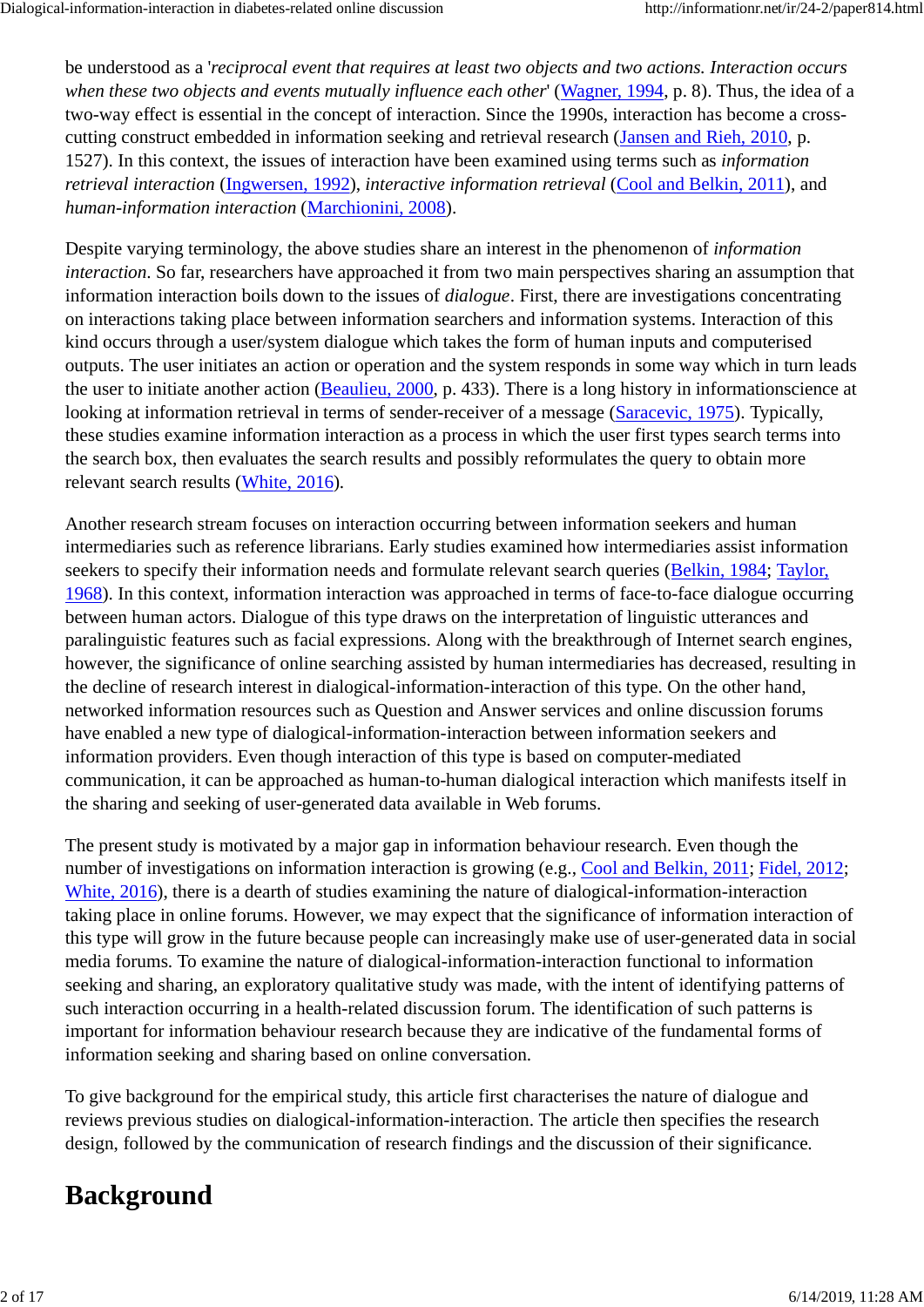### **Approaches to dialogue**

In general, *dialogue* may be understood as '*the exchange of symbols between two or more parties, as well as being the meanings that the participants in the communicative process assign to these symbols*' (Booth, 1989, p. 46). As a fundamental constituent of human interaction, dialogue is an old subject of research; leading ancient thinkers such as Plato made important contributions to it. However, the subject lay dormant for two millenia before new interest in the issues of dialogue was revived in the 1960s (Walton, 2000, p. 327). The pioneering contributions include Austin's (1962) speech act theory. It proposes that in human communication, meaning is constructed in a relation among linguistic conventions correlated with words or sentences, the situation where the speaker actually says something to the hearer, and associated intentions of the speaker. The idea that meaning exists among these relations is depicted by the concept of acts: in uttering a sentence, that is, in utilizing linguistic conventions, the speaker with an associated intention performs a linguistic act to the hearer. Austin proposed that speech act is an utterance that has performative function in language and communication. He analysed such acts on three levels.

- *Locutionary act* refers to the actual performance of an utterance and its ostensible meaning, corresponding to the verbal, syntactic and semantic aspects of any meaningful utterance.
- *Illocutionary act* denotes the pragmatic '*force*' of the utterance, that is, its intended significance as a socially valid verbal action.
- *Perlocutionary act* refers to an utterance's actual effect, such as persuading, convincing, or otherwise getting someone to do something.

Searle (1969; 1976) elaborated Austin's theory by dividing illocutionary acts into five basic types. *Assertives* refer to speech acts that commit a speaker to the truth of the expressed proposition, while *directives* are speech acts that are to cause the hearer to take a particular action, for example, advice. *Commissives* denote speech acts that commit a speaker to some future action, for example, promises, while *expressives* indicate the speaker's attitudes and emotions towards the proposition, for example, thanks. Finally, *declarations* change the reality in accord with the proposition of the declaration, for example, pronouncing someone guilty.

Speech act theories mainly approach the issues of dialogue from the perspective of the speaker. The main emphasis is placed on how the speaker '*can do things with words*' (Austin, 1962), rather than how the hearer reacts to the utterances generated by the speaker. Since the 1970s, however, more attention has been devoted to dialogue as a two-way exchange of meanings particularly in the context of argumentation. Moreover, there were systematic attempts to analyse everyday arguments, as actually used in daily conversational exchanges (Walton, 2000, p. 333). In this context, the simplest illustration of a dialogue is a case where one party asks another party a question. Even if the second party fails to offer any response, the context may indicate that some relevant reply is called for. From this perspective, a dialogue is a verbal exchange between two parties, according to some kind of conventions or social expectations of reciprocity. To characterize the nature of dialogue in greater depth, Walton (2000, p. 336) specified diverse types of dialogue such as *persuasion*, *negotiation* and *deliberation*. However, from the perspective of the present study, the most pertinent type is *information-seeking dialogue* which serves the ends of acquiring, giving and exchanging information.

### **Studies on dialogical-information-interaction**

Early studies on dialogical-information-interaction examined how the human intermediaries negotiate the search terms with the information searchers and how the roles of librarians and users differ during the search process (Belkin, 1984; Mokros, Mullins and Saracevic, 1995). Since the last decade, however, there has been a shift in research away from interest in intermediary-assisted searching towards linguistically-oriented analysis of dialogues taking place in online forums. For example, Qadir and Riloff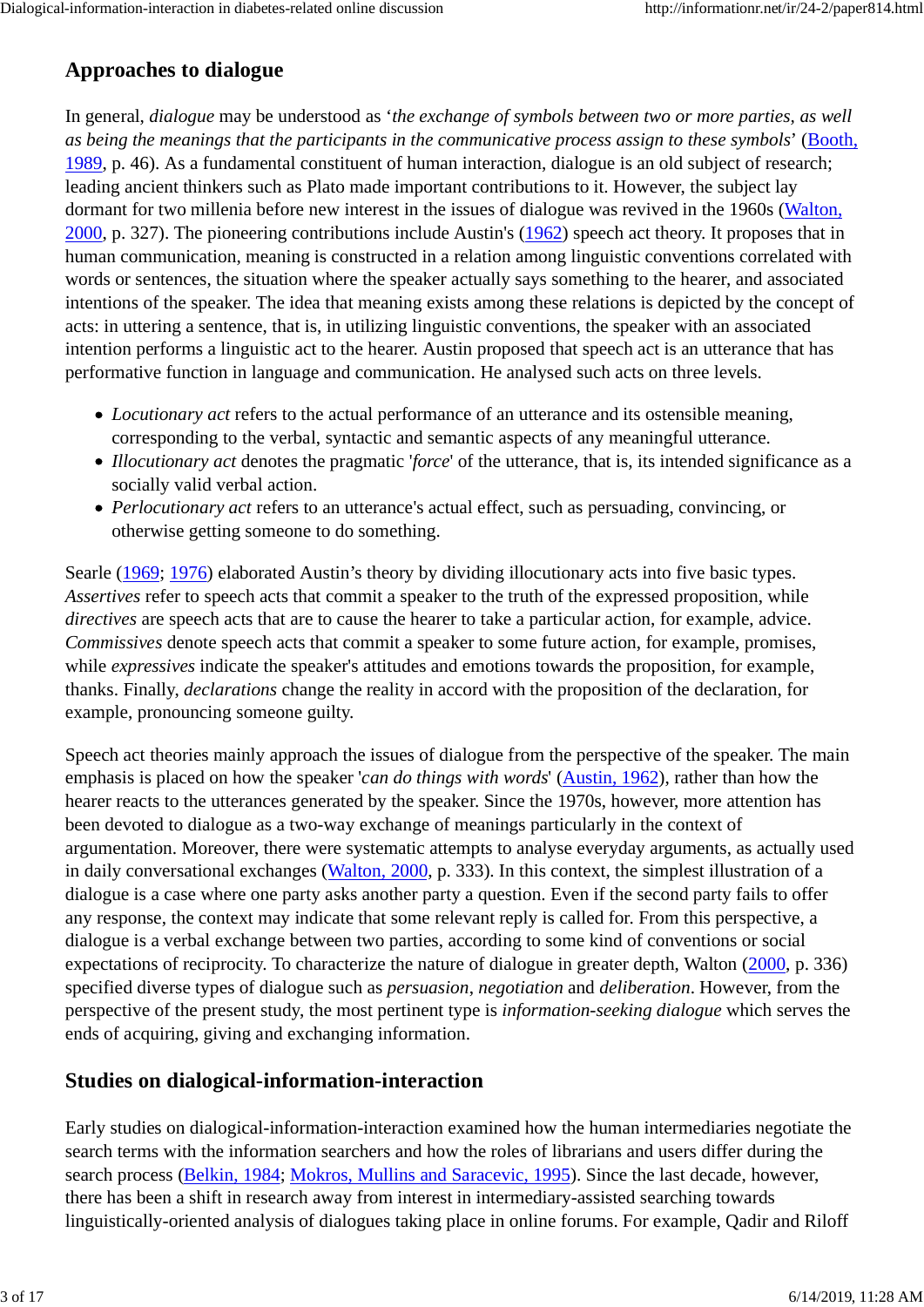(2011) examined sentences as speech acts in message board posts. To achieve this, they developed sentence classifiers capable of identifying whether a sentence contains the illocutionary speech acts defined by Searle (1976). The findings indicate that the identification of directive and expressive speech act sentences is relatively easy, while other speech acts are more difficult to identify. The analysis of a text corpus revealed that no less than 71% of the sentences could not be classified into any of the speech acts (Qadir and Riloff, 2011). The most frequent speech act was directives (about 16% of the sentences), followed by expressives (10%), commissives (3%) and representatives (3%). Overall, the findings suggested that Searle's (1976) taxonomy is of limited value in the analysis of online conversation.

In a related study, Kaiser and Bodendorf (2012) examined consumer dialogues in online forums. Illocutionary acts were employed for characterising communication relationships in dialogues, and such acts were referred to as *dialog acts*. To examine this issue, Kaiser and Bodendorf categorised such acts into three classes: (i) *statement* contains comments on an issue; (ii) *question* represents a direct question to another user, and (iii) *answer* responds to questions or refers directly to other statements. The above scheme differs from traditional dialogue act classification of face-to-face conversations. Instead of just classifying short utterances, entire postings are considered as dialogue acts (Kaiser and Bodendorf, 2012, p. 287). Therefore, fewer dialogue act classes are needed. For instance, categories such as continuers, e.g., 'uh-uh' or affirmative answers such as 'yes', are not relevant.

More recently, Shen and Kim (2013) examined Question and Answer discussion patterns among students by developing a model of dialogue states. The model captures the information role that each message plays in solving learning-related tasks. Six distinctive dialogue states were identified: *problem presenting, problem understanding, problem solving, solution understanding, solution objecting,* and *solution appreciation*. However, the dialogue states do not always appear in the above order because there can be feedback loops between them. For example, problem solving can lead to solution objecting which may give rise to a new cycle of problem presenting, problem understanding and problem solving.

# **Conceptual framework and research questions**

The literature review suggests that although the speech act theories proposed by Austin (1962) and Searle (1976) provide relevant categories to understand the behavioural implications of an individual message in a dialogue, such categories may not work well when they are used to identify dialogue acts in online discussions (Qadir and Riloff, 2011). The scheme of three dialogue act classes proposed by Kaiser and Bodendorf (2012) and the model of six dialogue states identified by Shen and Kim (2013) provide more specific categories for the analysis of online conversation, even though they are still quite general in nature. While acknowledging the significance of Austin's and Searle's pioneering speech act theories, Wang, Wang, Li, Abrahams and Fan (2015) criticised their applicability for the analysis of postings in online discussions. This is because generic categories such as perlocutionary act, assertive and commissive are difficult to identify unambiguously from the empirical data, thus suggesting the need to develop a framework that would have more discriminatory power. The tentative coding of the discussion threads analysed in the present study confirmed the critical conclusion drawn by Wang *et al.* (2015, pp. 18:4 -18:5); therefore, the present investigation makes use of the approach they proposed.

More specifically, Wang and associates (2015) developed an analytical framework to identify thread-level conversation patterns characteristic of Question and Answer discussion. To this end, they explored how different discussion participants interact with one another in individual discussion threads by building communication networks based on the 'reply-to' relationships. To elaborate the research setting further, Wang and associates (2015, pp. 18:4 - 18:5) developed a list of eleven distinct *dialogue acts* such the initial question formulated by thread initiator, the initial answer presented by someone other than the thread initiator, and an objection to answer (p. 18:9). Importantly, the identification of dialogue acts enables the specification of conversation networks (pp. 18:10-18:11). Such networks are constituted by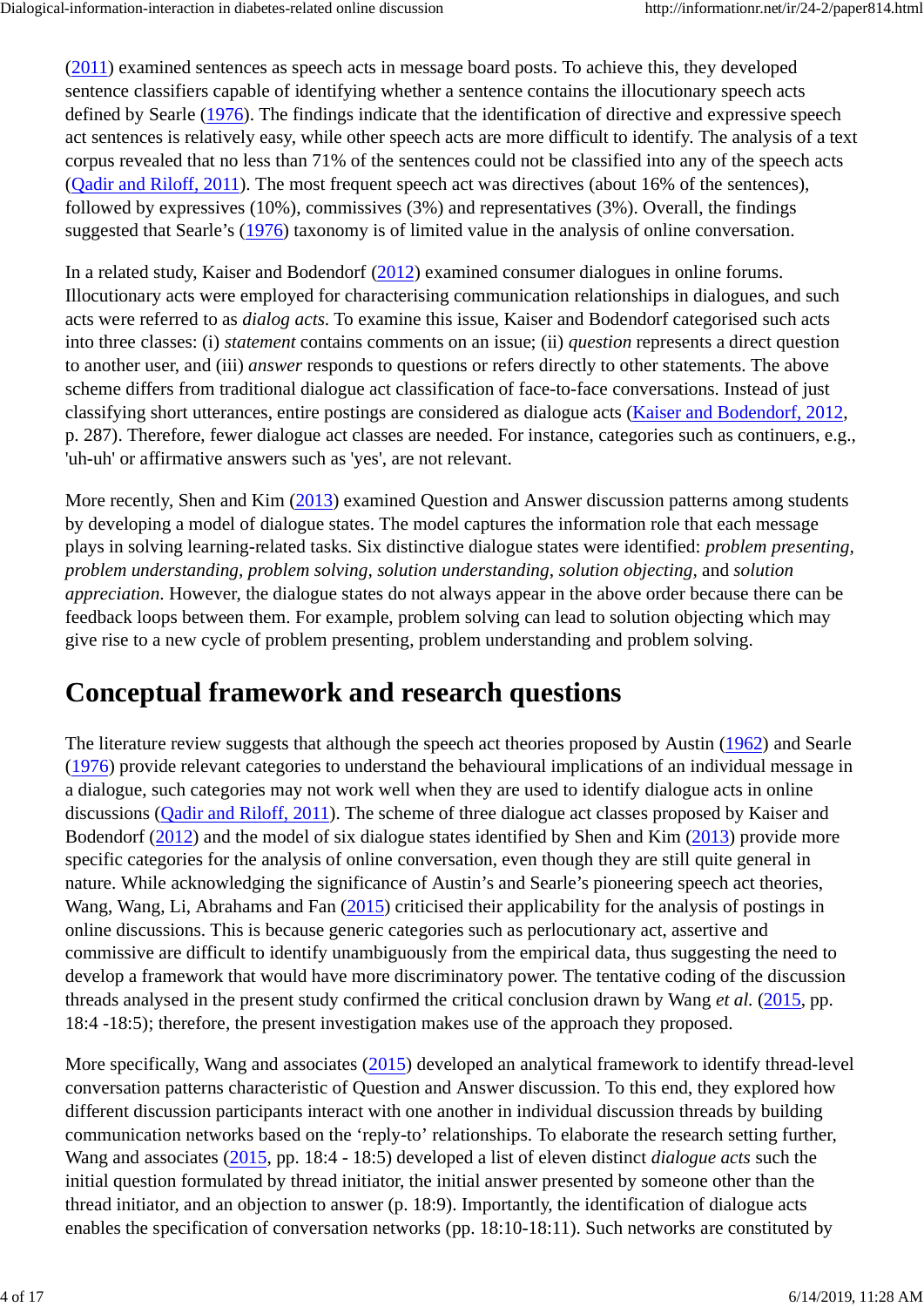sequential dialogue acts within a discussion thread. For example, a conversation network constituted by the chain of *Initial question*  $\rightarrow$  *Initial answer*  $\rightarrow$  *Added question*, indicates that the original question

needs to be amended after receiving an answer (pp. 18:18 - 18:20).

Even though the above classification was developed for the needs of analysing conversation occurring in Question and Answer communities, the framework can also be used, due to its generic nature, in the study of dialogues taking place in online discussion groups. Similar to Wang and associates (2015), it was assumed that dialogical acts have two main functions related to (i) asking questions and (ii) presenting answers. However, the list of dialogue acts identified by Wang and associates was used selectively, because some of the categories such as *Question confirmation* and *Answer confirmation* appeared to be irrelevant for the empirical analysis. Moreover, overlapping categories of *Answer correction* and *Answer objection* were merged together as *Answer objection*, because correcting an answer may also mean that an erroneous answer is objected. Finally, to simplify the analysis, the residual category of *Other* indicating that a post does not belong to any of the preceding dialogue acts was excluded from the present investigation. The list of dialogue acts proposed by Wang and associates was further refined by distinguishing between dialogical acts generated by the thread initiator and those generated by other participants. This is because the role of the thread initiator tends to be crucial for the development of the dialogue within a thread. The first message posted by the thread initiator delineates the topic and anchors the discussion to a certain direction. Table 1 specifies eight categories of dialogue acts used in the present study.

| Category of dialogue act (code)                                                                | <b>Explanation</b>                                                                                                                    |  |  |
|------------------------------------------------------------------------------------------------|---------------------------------------------------------------------------------------------------------------------------------------|--|--|
| Initial question $(I-Q)$                                                                       | An initial question about an issue presented by the<br>thread initiator.                                                              |  |  |
| Additional question presented by the thread<br>initiator (Q-ADD-TI)                            | The thread initiator presents a follow-up question to<br>obtain further information about an issue.                                   |  |  |
| Additional question presented by other<br>participant than the thread initiator (Q-ADD-<br>OT) | Someone other than the thread initiator presents an<br>additional question to obtain more information about an<br>issue.              |  |  |
| Initial answer (I-A)                                                                           | Someone other than the thread initiator provides an<br>answer to the initial question.                                                |  |  |
| initiator (CA-TI)                                                                              | Complementary answer presented by the thread The thread initiator provides additional information to<br>specify the initial question. |  |  |
| Complementary answer presented by other<br>participant than the thread initiator (CA-OT)       | Someone other than the thread initiator supplements an<br>existing answer by providing additional information.                        |  |  |
| Answer objection presented the thread initiator<br>$(A-OBJ-TI)$                                | The thread initiator objects to an answer.                                                                                            |  |  |
| Answer objection presented by other<br>participant than the thread initiator (A-OBJ-<br>OT)    | Someone other than the thread initiator objects an<br>answer.                                                                         |  |  |

Table 1: The classification of dialogue acts (modified from Wang *et al.*, 2015, p. 18:9).

The above framework enables a detailed categorization of dialogical acts constitutive of conversation in threaded online discussion. More specifically, the categories enable the analysis of information seeking and information sharing as key constituents of human-to-human dialogical-information-interaction. In the analysis of interaction of this type, question-related dialogical acts such as *Initial question* and *Additional question* presented by someone other than the thread initiator are functional to information seeking, while answer-related acts like *Initial answer* and *Answer objection* are functional to information sharing. The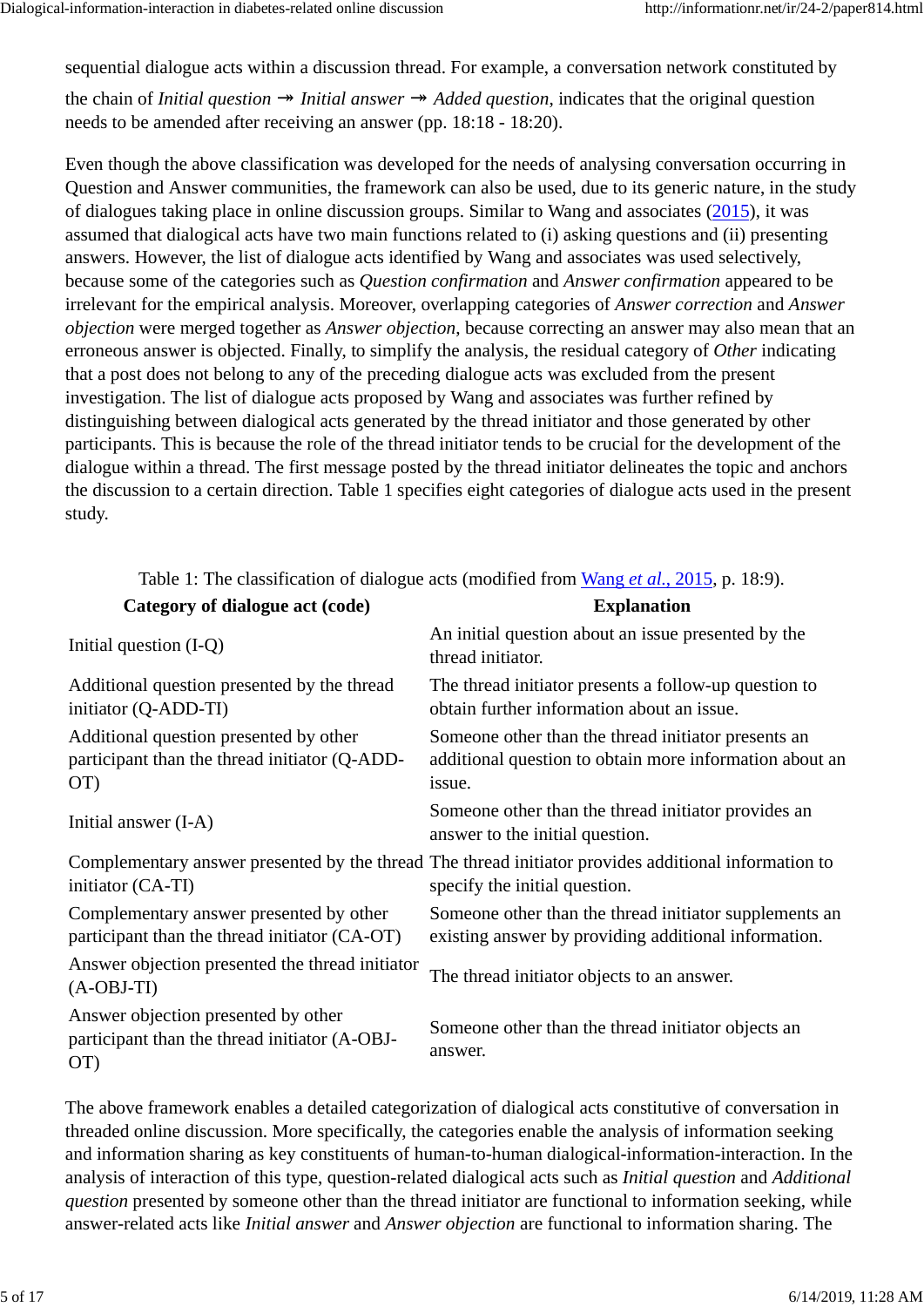above framework also served as a tool used in the coding of the empirical data.

Moreover, following the idea of identifying conversation networks as combinations of sequential dialogue acts (Wang et al., 2015, pp. 18:18, 18:20), an attempt was made to specify patterns of dialogicalinformation-interaction. Similar to conversation networks, these patterns were formed by departing from the assumption that dialogue usually begins with an explicit or implicit question which calls for a reply

(Walton, 2000, p. 333). This *embryo* pattern (question → answer) was further refined by seeking meaningful relationships between question and answer-related dialogue acts. More specifically, the rationale was to identify meaningful combinations of dialogical acts constitutive of information seeking and sharing. On this basis, I identified the five dialogical patterns described in Table 2.

Table 2: The patterns of dialogical-information-interaction relevant to information seeking and sharing. **Pattern of dialogical-**

| I attend of dialogical-<br>information-interaction | <b>Explanation</b>                                                                                                                                                                                                                                                                                               |
|----------------------------------------------------|------------------------------------------------------------------------------------------------------------------------------------------------------------------------------------------------------------------------------------------------------------------------------------------------------------------|
| $Question - answers$                               | The initial question presented by the thread initiator results in one or<br>more initial (distinct) answers provided by fellow participants (I-Q $\rightarrow$<br>$I-A-1 \rightarrow I-A-2 \rightarrow I-A-3$                                                                                                    |
| Problem clarification                              | The thread initiator and/or fellow participants ask additional questions to<br>clarify the nature of the problem at hand $(I-Q \rightarrow I-A-1 \rightarrow Q-ADD-$<br>$TI-1/Q-ADD-OT-1 \rightarrow Q-ADD-TI-2/Q-ADD-OT-2$ )                                                                                    |
| Enhancing answers                                  | Fellow participants and/or the thread initiator provide complementary<br>answers in a positive or neutral way to elaborate the initial replies (I-Q $\rightarrow$<br>I-A-1 $\rightarrow$ I-A-2 $\rightarrow$ CA-OT-1/CA-TI-1 $\rightarrow$ CA-OT-2/CA-TI-2 )                                                     |
| Challenging the answers                            | The correctness or validity of an answer is questioned by fellow<br>participants or the thread initiator (I-A-1 $\rightarrow$ A-OBJ-OT-1/A-OBJ-TI-1 $\rightarrow$<br>$A-OBJ-OT-2/ A-OBJ-OT-2$                                                                                                                    |
| Interplay of questions and<br>answers              | Previous questions give rise to additional answers, resulting in a new<br>series of questions and answers (I-Q $\rightarrow$ I-A-1 $\rightarrow$ Q-ADD-OT-1/Q-ADD-<br>TI-1 $\rightarrow$ CA-OT-1/CA-TI-1 $\rightarrow$ A-OBJ-OT/A-OBJ-TI $\rightarrow$ Q-ADD-OT-2/Q-<br>ADD-TI-2 $\rightarrow$ CA-OT-3/CA-TI-3 ) |

As specified below, the above patterns – except the pattern of challenging the answers – were examined in an explorative case study focusing on a health-related discussion group. Drawing on the framework presented in Table 2, the present study seeks answers to the following questions.

- RQ1. How are the dialogue acts distributed in threaded conversations taking place in an online discussion group?
- RQ2. How do the patterns of dialogical-information-interaction, functional to information seeking and information sharing, appear in online conversations?

# **Empirical data and analysis**

The above research questions were examined in an explorative case study focusing on a health-related discussion forum. The empirical data were gathered from *Patient* – an independent online platform supplying evidence-based information on a wide range of health topics to patients and health professionals. In 2017, the platform attracted about eighteen million visits a month. Online discussion forums available on the *Patient* platform are divided into thirty-two condition and medicine categories. The category of *Diabetes* was chosen for the study for two main reasons. First, the above topic is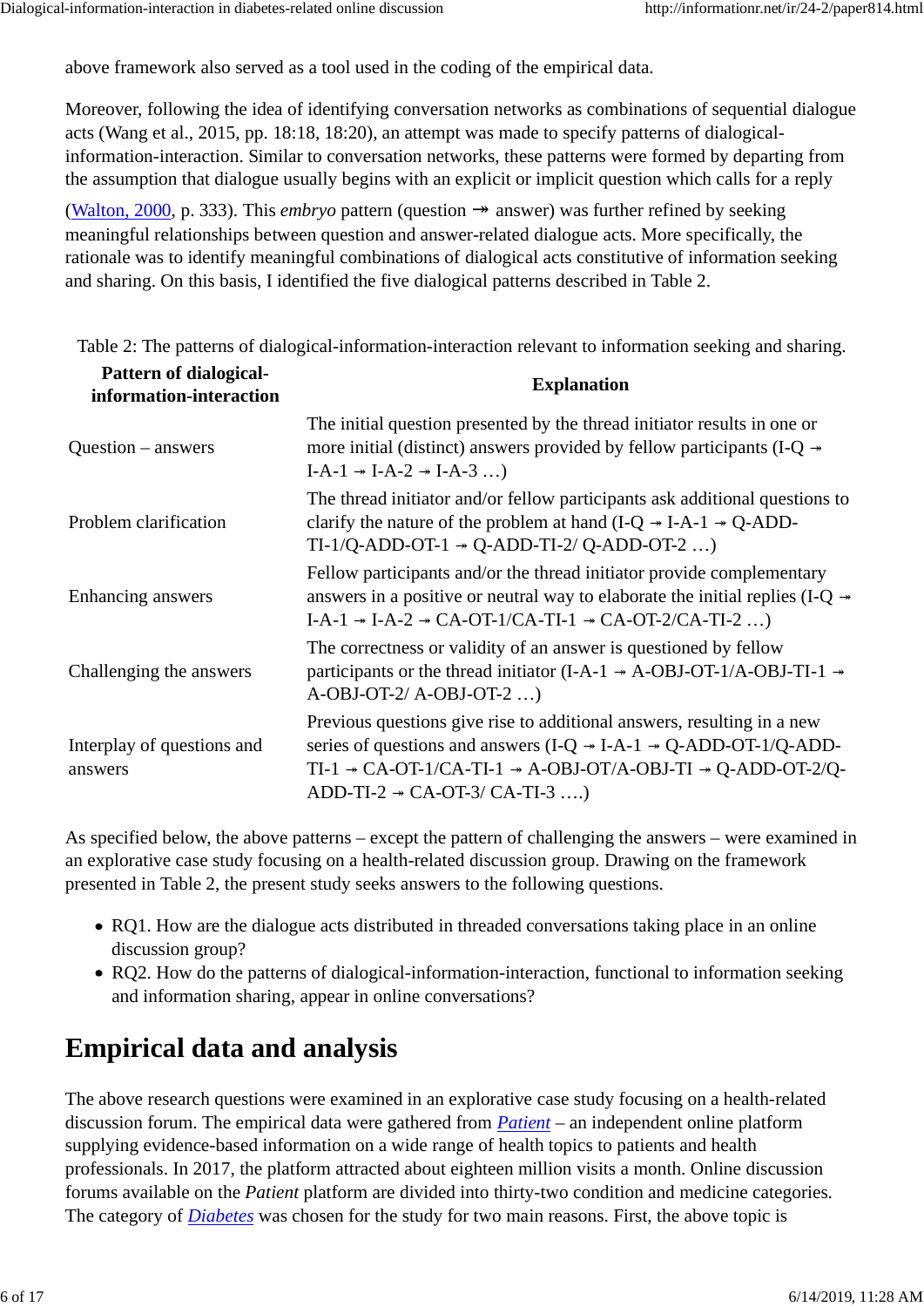significant for a growing number of people because diabetes is becoming epidemic worldwide. Globally, an estimated 422 million adults were living with diabetes in 2014, compared to 108 million in 1980. The global prevalence of diabetes has nearly doubled since 1980, rising from 4.7% to 8.5% in the adult population (World Health Organization, 2016, p. 6). Second, given the chronic nature of diabetes, the proper management of this disease requires active seeking of information about medication, healthy diet, and physical exercise. To this end, diabetes-related online communities can provide useful forums where diabetes patients can share their experiences about how they cope with the disease, thus complementing the advice offered by health professionals.

In September 2017, at the time of the data gathering, the *Diabetes* forum contained 502 discussion threads with 810 individual participants and over 2600 replies. For the needs of the present study, a sample of fifty most recent threads with ten or more messages was chosen in order to examine the patterns of dialogical-information-interaction among the participants. The threshold of ten messages was chosen to guarantee a sufficient amount messages exhibiting dialogue; the preliminary examination of the empirical material revealed that shorter threads tend to fail this requirement. Thus, at a minimum, a thread chosen for the study contained an initial message plus nine replies. By these criteria, fifty threads with 894 messages posted to the forum between January 2007 - August 2017 were downloaded. Of the messages, however, the majority were recent because they had been posted during the past two years. Overall, the number of about 900 messages appeared to be sufficient for the needs of the present study because the material enabled an overall quantitative picture of the nature of dialogical acts constitutive of information seeking and sharing. More importantly, however, the material enabled a detailed qualitative analysis of the patterns of dialogical-information-interaction.

The empirical data downloaded from the threads were coded by the present author. To achieve this, the list of dialogue acts specified in Table 2 above was used. In the coding, a sentence (or sentences) focusing on a particular issue, for example, the daily testing of blood sugar level was equipped with a single code to identify the main dialogical function of such text portions, for instance, presenting an initial answer (I-A). Messages containing multiple sentences or paragraphs could comprise diverse dialogical acts; each identified by appropriate codes such as Q-ADD-OT-1, CA-OT-1 and CA-OT-2 if a participant presented an additional question about the testing of blood sugar level, and offered two complementary answers to other issues, such as the acquisition of glucometer and the importance of low carbon diet. Because the study is exploratory in nature and does not aim at statistically representative generalizations of the dialogical acts, the requirement of the consensus on coding decisions based on inter-rater reliability can be compromised without endangering the reliability of the exploratory study. According to Miles and Huberman (1994, p. 64), check-coding the same data is useful for the lone researcher, provided that code– recode consistencies are at least 90%. Following this guideline, check-coding was repeated, and the initial coding was carefully refined until there were no anomalies.

To answer RQ1 dealing with the frequency of various dialogue acts, the data were scrutinised by means of descriptive statistics. More importantly, to answer RQ2 focusing on how the dialogical patterns appear in online conversations, qualitative content analysis was conducted. First, such patterns were identified from the text by making use of the scheme depicted in Table 2 above. More precisely, diverse sequences such I-Q  $\rightarrow$  I-A-1  $\rightarrow$  Q-ADD-OT-1  $\rightarrow$  Q-ADD-OT-2 constitutive of the pattern of specifying the questions were identified for a closer analysis. Due to the qualitative research approach, however, the frequencies of diverse patterns were not calculated. Second, the constant comparative method was used to capture the variety of articulations constitutive of the patterns of dialogical-information-interaction and the ways in which they appeared in the conversations (Lincoln and Guba, 1985). As the qualitative data appeared to be saturated enough, it was possible to draw a sufficiently coherent and credible picture of the nature of patterns of dialogical-information-interaction in the *Diabetes* forum.

Because the contributors to the *Diabetes* discussion forum are expected to be well aware of the fact that their messages will become publicly available on this site, no attempts were made to contact the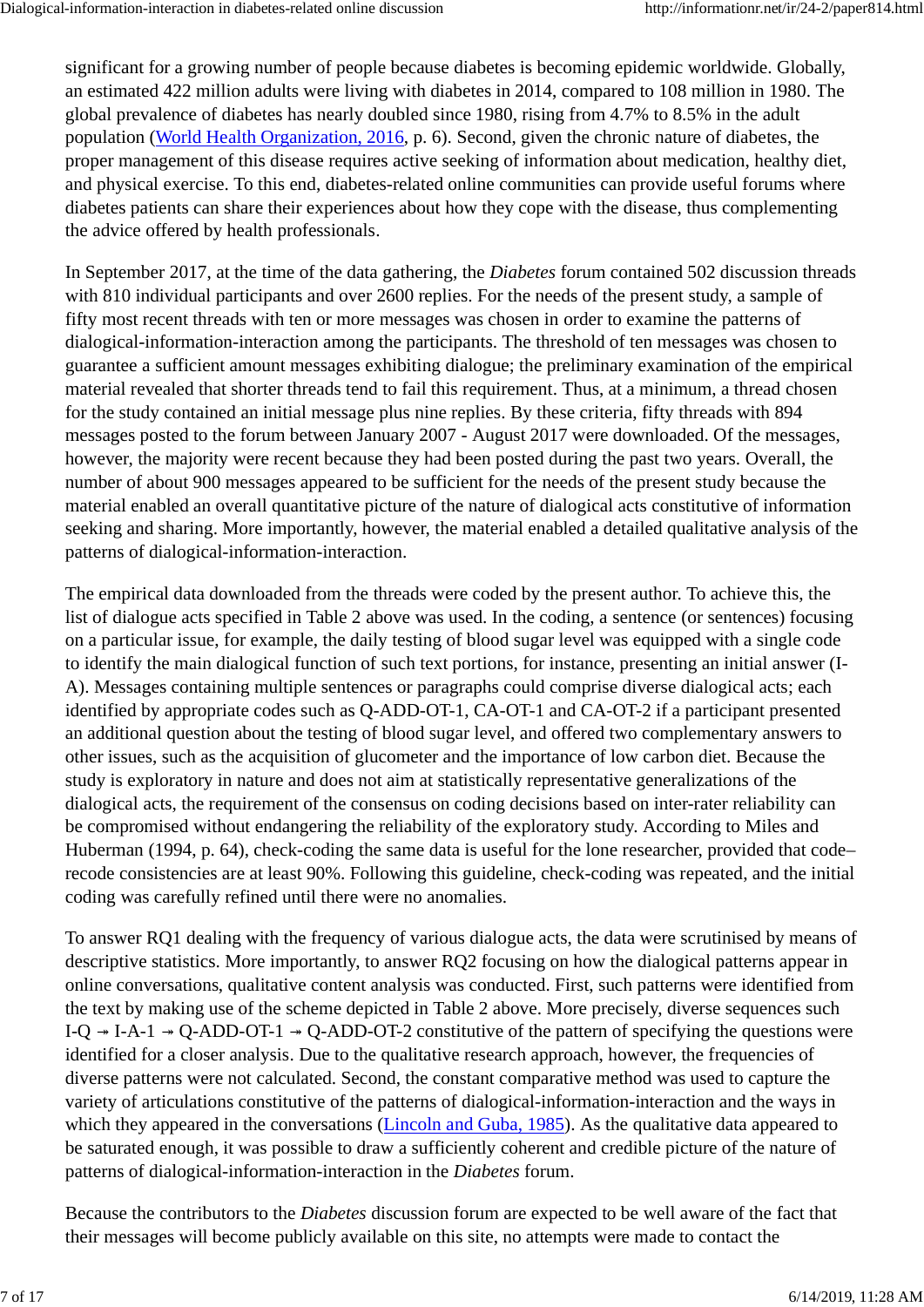participants to obtain permission to use their messages in this study. Asking permission would have been difficult in practice because the majority of the contributors appeared to be occasional users; they may not be motivated to answer requests such as these. However, when using the illustrative extracts taken from messages, the anonymity of the participants is carefully protected. Their nicknames are replaced by neutral identifiers such as P-1 and P-2, while an individual thread is referred to as T-48, for example. Given the high number of discussion threads focusing on the issues of diabetes, it is unlikely that such extracts could be associated with an individual contributor.

# **Findings**

### **Quantitative overview of the dialogue acts**

The empirical data contained 894 messages posted by 153 participants. Thus, on average, there were 5.8 messages per participant. There were nine highly active contributors posting 20 or more messages, while the majority of the participants (89 out of 153) were occasional contributors writing one to three messages. Overall, the uneven distribution of a few active contributors and a long tail of occasional participants is characteristic of the participation patterns in online forums (Savolainen, 2012, p. 2524). The number of individual participants per thread ranged from 3 to 23, and the number of messages per thread varied from 10 to 163. The total number of coded dialogical acts was 1113. The distribution of the acts is shown in Table 3.

Table 3: Percentage distribution of the dialogical acts ( $n = 1113$ ).

| Dialogue act                                                    | Percentage |
|-----------------------------------------------------------------|------------|
| Complementary answer by someone other than the thread initiator | 28.4       |
| Initial answer                                                  | 26.8       |
| Additional question by someone other than the thread initiator  | 14.7       |
| Complementary answer by the thread initiator                    | 14.5       |
| Additional question by the thread initiator                     | 5.6        |
| Initial question                                                | 5.4        |
| Answer objection by some other than the thread initiator        | 4.0        |
| Answer objection by the thread initiator                        | 0.6        |
| Total                                                           | 100.0      |

Table 3 demonstrates that overall, the dialogues in the *Diabetes* forum were dominated by utterances which provided an initial or complementary answer offered by someone other than the thread initiator. These two categories comprised 55.2% of the dialogical acts. The above share of answer-related dialogical acts added to by utterances dealing with additional answers by the thread initiator, plus objecting answers amounts to 74.3%. Thus, the share of acts related to presenting questions was 25.7%, Roughly taken, out of four dialogical acts, there was one question and three answers. Because the total share of dialogical acts indicating answer objection (4.6%) is marginal, the pattern of challenging the answers was excluded from the qualitative analysis. The low number of answer objections may be due to the fact that diabetes is a neutral topic compared to ideologically sensitive issues such as global warming (Savolainen, 2012). Most of the objections focused on the proper interpretation of medical facts, for example, the definition of the symptoms of pre-diabetes.

### **Qualitative features of the patterns of dialogical-information-interaction**

In this section, the nature of the patterns of dialogical-information-interaction are examined by taking a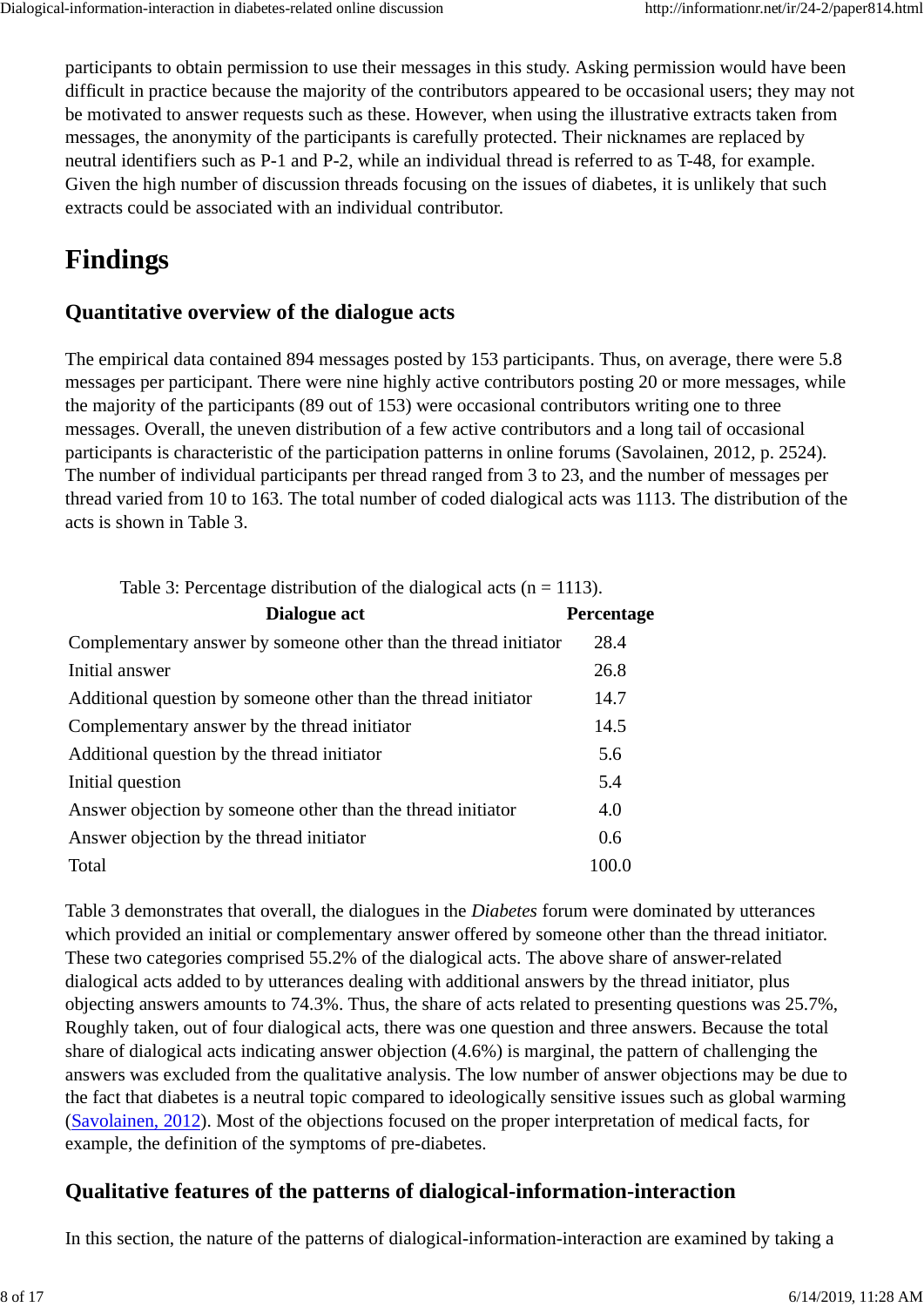few illustrative examples of the discussion threads. The patterns of *Question - answers*, *Problem clarification*, and *Enhancing answers* will be discussed first, followed by the analysis of the pattern of *Interplay of questions and answers*. To provide a more detailed picture of the roles of diverse dialogue acts in information interaction, the codes of such acts specified in Table 1 above are inserted in the illustrative extracts taken from the threads.

#### **Question–answers**

The basic pattern of dialogical-information-interaction is the *question-answers* pair. In this pattern, the dialogue is opened by the question presented by the thread initiator. The topics of questions about diabetes varied a lot, ranging from the symptoms and nature of this disease to how people cope with it. In some cases, more than one initial question was presented. The thread initiator often provided some background information on his or her health condition before presenting the initial question(s). Thereafter, fellow participants offered initial answers or commented more broadly on the issue at hand.

The pattern of *question-answers* can be illustrated by taking an example of a thread discussing the availability of glucometers. The thread initiator had recently experienced a severe bout of illness caused by hypoglycemia (low blood sugar) and had then tried to acquire a glucometer from the surgery.

It does not seem like I will get my glucometer today. Why is this so hard? Why do I get told that I can just walk into my GP ASAP and be able to get a glucometer when I cannot even do that? (I-Q) (P-1-T-6).

The above question attracted initial answers from seven participants. Dialogical act of this type refers to distinct and non-repetitive answers provided by one or more participants.

I am Type 2 diabetic. However, I have not been given a meter to check my blood sugar. They say you don't need as meter unless you are on insulin, you are only on tablets. (I-A-1) (P-3- T-6).

You need to speak to the dispensary at your doctors and they will probably let you have one. That is how I got mine and  $\Gamma$ m a type 2 diabetic. (I-A-2) (P-6-T-6).

When I was diagnosed as type 2, I immediately went to a local pharmacy and bought a meter for \$18 USD and 50 strips for around \$40. (I-A-3) (P-7-T-6).

The above messages provided three different answers to the question of how to obtain the glucometer. First, it was suggested that it might not be needed at all, while other participants believed that the glucometer can be obtained from a dispensary or a local pharmacy. As the advice provided by the fellow participants differed, no conclusive answer was available to the thread initiator. This suggests that the *question-answers* dialogical pattern may be useful in that it provides the *first aid* by offering alternative views on the issue at hand. However, in the case of diverging or conflicting replies, the dialogue may not bring the desired results if the thread initiator fails to present specifying questions. The above example is simplified in that there is only one initial question. However, the analysis of the empirical data indicated that the higher the number of initial questions, the more difficult it would be for the participants to answer them all in sufficient detail. Therefore, simple dialogue patterns like *question-answers* may be of limited value in solving complex problems in particular.

#### **Problem clarification**

Another pattern of dialogical-information-interaction deals with the clarification of the nature of the problem at hand. Such clarification may be needed if the fellow participants feel that the initial question is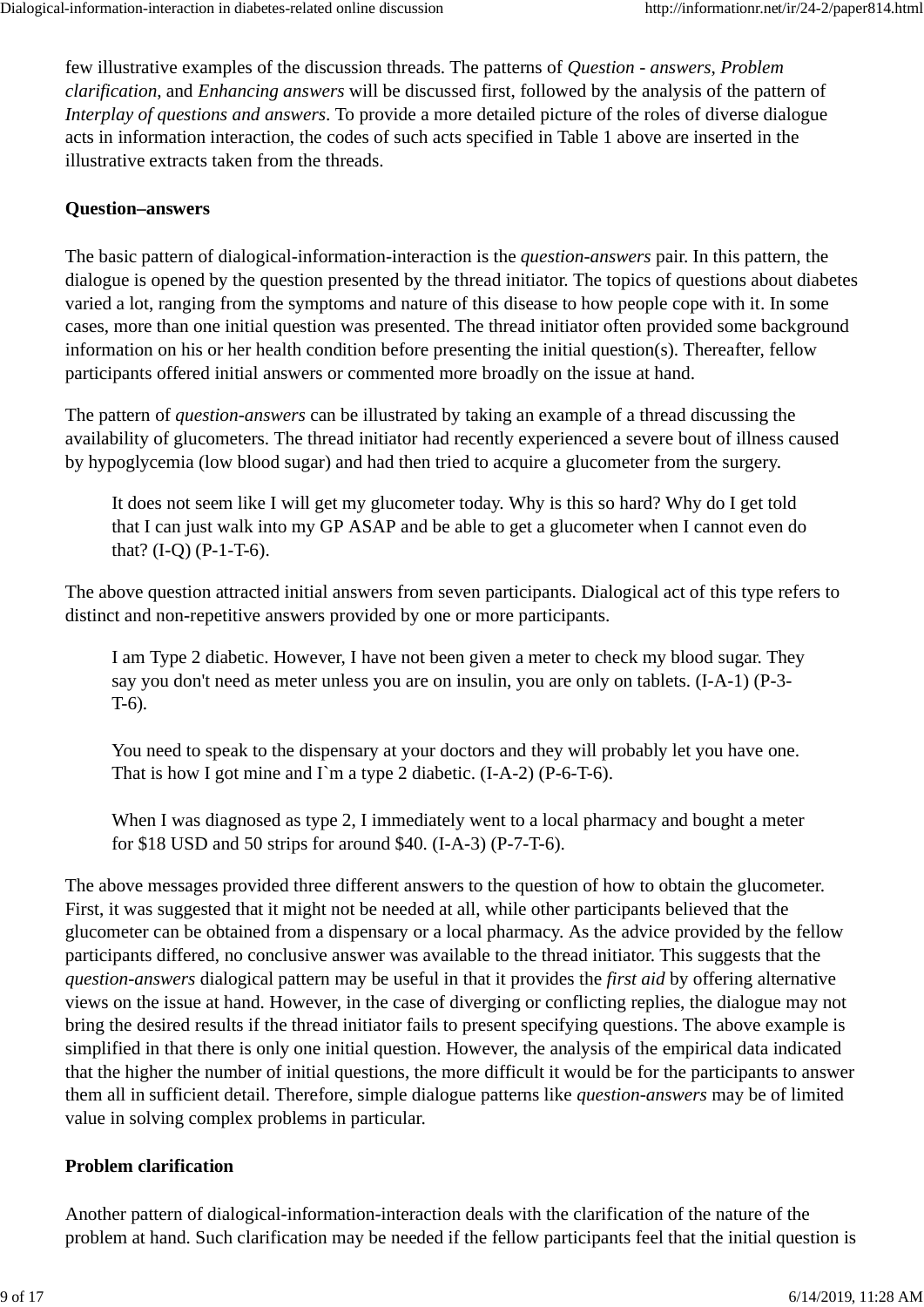vague, making it difficult to provide meaningful answers.

One of the thread initiators was suffering from diabetes insipidus, a condition characterised by large amounts of dilute urine and increased thirst. Moreover, he suffered from prolonged headache and tiredness caused by sleeping problems. To cope with the disease, he took nasal spray (desmopressin). The patient was interested to '*hear from anyone else out there who has had a similar experience, so we can compare notes and exchange coping tips*'. (I-Q) (P-1-T-4) The discussion was continued by an initial answer which also incorporated a specifying question.

I am 39 years old and was diagnosed with diabetes insipidus in 2007. I did not have the headache but was exhausted like you say from having no sleep. (I-A-1) Do you still take desmopressin spray? (Q-ADD-OT-1) (P-2-T-4)

The above reply motivated other participants to request further details.

Did you have the thirst/peeing issues at the same time as the headaches or after they had stopped? (Q-ADD-OT-2) (P-3-T-4).

Did your doctors find out the cause of your diabetes insipidus? (Q-ADD-OT-3) (P-4-T-4).

The pattern of specifying the questions may also appear in situations in which the thread initiator, after having obtained an initial answer, presents follow-up questions to clarify the meaning of additional requests presented by fellow participants. A tread initiator was worried about the symptoms of diabetes because this disease was running in her family. Particularly in the morning, she tends to feel shaking and nervous, wondering '*could this be hypoglycemia or is it just anxiety?*' (I-Q) (P-1-T-31).

Her question attracted comments from two participants. One provided an initial answer by drawing on her own experiences with similar symptoms. The answerer also presented an indirect question to the thread initiator by wondering whether '*your other health problems include hypothyroidism, this can cause a sluggish liver*'. (Q-ADD-OT-1) (P-2-T-31). However, the thread initiator did not find the above request intelligible and asked for further clarification.

A sluggish liver? What could that mean? (Q-ADD-TI-1) (P-1-T-31).

Instead of providing an answer, the first participant presented further questions. This suggests that an issue may be discussed in several rounds by focusing on the nature of questions rather than providing distinct answers.

Have you had a lot of infections with no apparent reason? (Q-ADD-OT-2) Do you have food sensitivities? (Q-ADD-OT-3 (P-2-T-31).

If a thread ends with unanswered questions, as in the above case, it is evident that the pattern of problem clarification alone may provide an insufficient approach to the solving of health problems. Therefore, this pattern needs to be complemented by an approach based on the interplay of questions and answers; a pattern to be discussed later on.

#### **Enhancing answers**

Alternatively, the elaboration of the simple pattern of *question-answers* may be based on the gradual refining of previous answers presented in the conversation. This pattern is constituted by a series of complementary replies that are presented in a positive or neutral way to elaborate the initial response(s).

One of the participants was worried about her mother who had had recently experienced two bad bouts of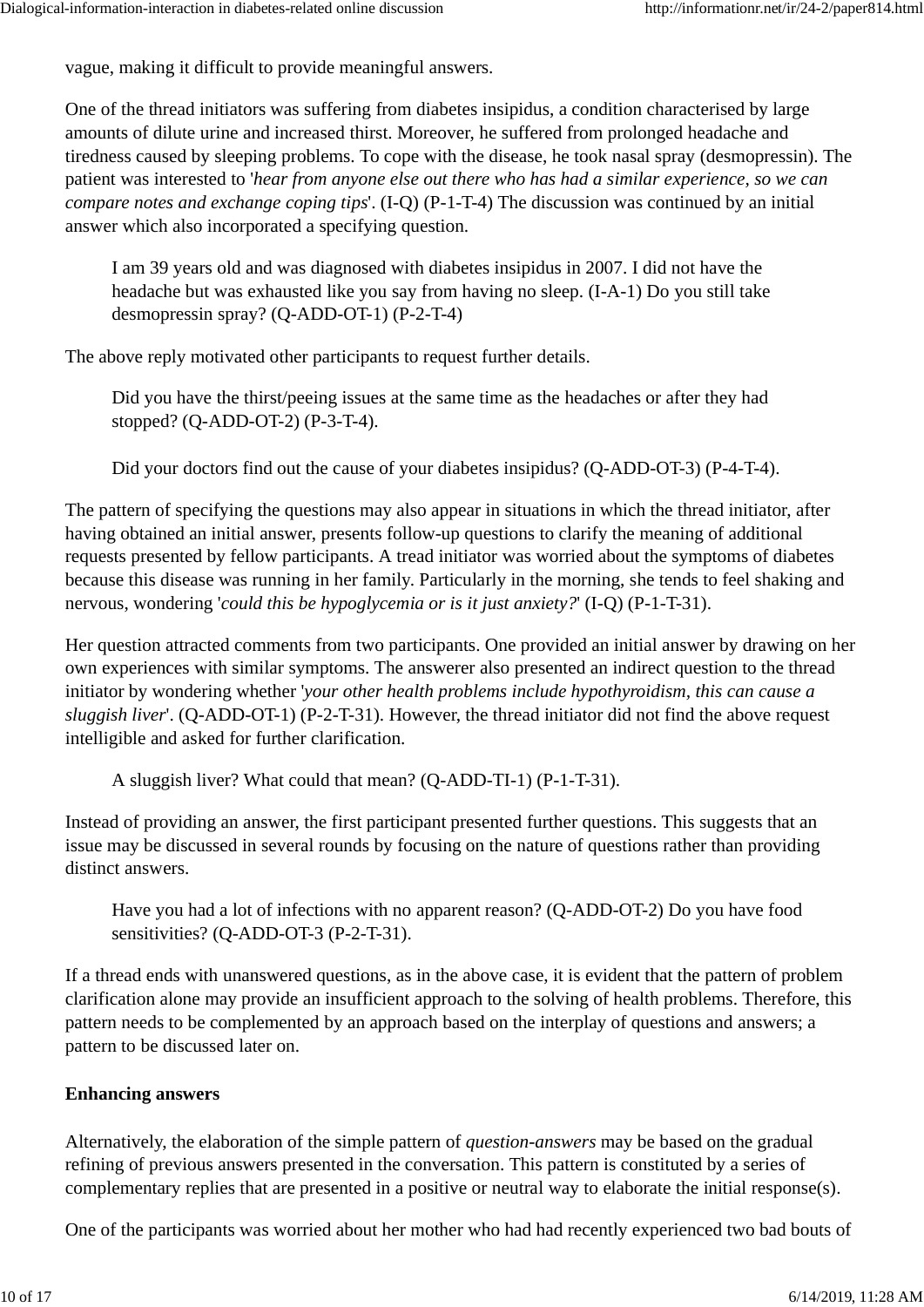illness, due to hyperglycemia (hypo). To solve this problem, the thread initiator welcomed '*any advice on how keep hypos at a decent level*'. (I-Q) (P-1-T-49). Although no direct question was presented, the above sentence may be interpreted as an invitation to comment on the issue.

If her diabetes medication is Gliclazide, then occasional hypos might be experienced. This is why it is necessary for her to conduct regular BG (blood glucose) testing. (I-A-1) (P-2-T-49).

The above answer was supplemented by the thread initiator:

She has Nova Rapid and Levemir insulin. (CA-TI-1) (P-1-T-49).

The conversation continued by the provision of supplementary information about the risks of hypoglycemia and how to prevent them in the future.

Hypos can be very dangerous and therefore need to be carefully monitored. Carrying glucose tablets is only a temporary fix - what is probably required here is her doctor's intervention. (CA-OT-1) (P-2-T-49).

One thing my nurse did say was to make sure I always carry with me a packet of energy sweets in case my levels go low. As soon as you think you are low, chew 2 or 3. (CA-OT-2) (P-4-T-49).

The dialogue went on when the thread initiator commented on the above replies and received additional answers from the participants.

Yes, she has glucose sweets with her. (CA-TI-2). (P-1-T-49).

If she is still continuing to get into difficulties, she should gradually reduce the mealtime insulin at the time it occurs. For example, if a hypo is a couple of hours after lunch, reduce the lunchtime short acting insulin. (CA-OT-3) (P-3-T-49).

We have reduced the insulin and it seems to be working. Her sugar level has raised up to a good level. (CA-TI-3) (P-1-T-49).

The above extracts suggest that the pattern of enhancing answers may result in a more detailed and focused solution to a problem, particularly if the series of complementary replies support each other. However, additional responses can provide further clarification only to a certain point. This suggests that similar to the patterns of *Question– answer* and *Clarification of problems*, dialogical-informationinteraction based on the addition of complementary answers is not always optimal. In many cases, the pattern of enhancing answers can usefully extend and refine the initial answers. However, the value of the series of complementary replies may be limited if they merely focus on the initial question.

#### **Interplay of questions and answers**

*Compared to the patterns reviewed above, interplay of questions and answers is more elaborate in that the potential of human-to-human dialogue can be realised more fully. It is a characteristic of this pattern that the initial question and answer(s) are followed by a series of additional questions and complementary responses. The alternation of questions and answers constitutes an evolving process that may enable a more detailed solution to the problem presented by the thread initiator. The analysis revealed that in some cases the interplay of questions and answers results in long chains of messages. Due to space restrictions, the examples discussed below contain only selected parts of the full-length chains of dialogue acts characteristic of the interplay pattern. Most importantly, however, the partial*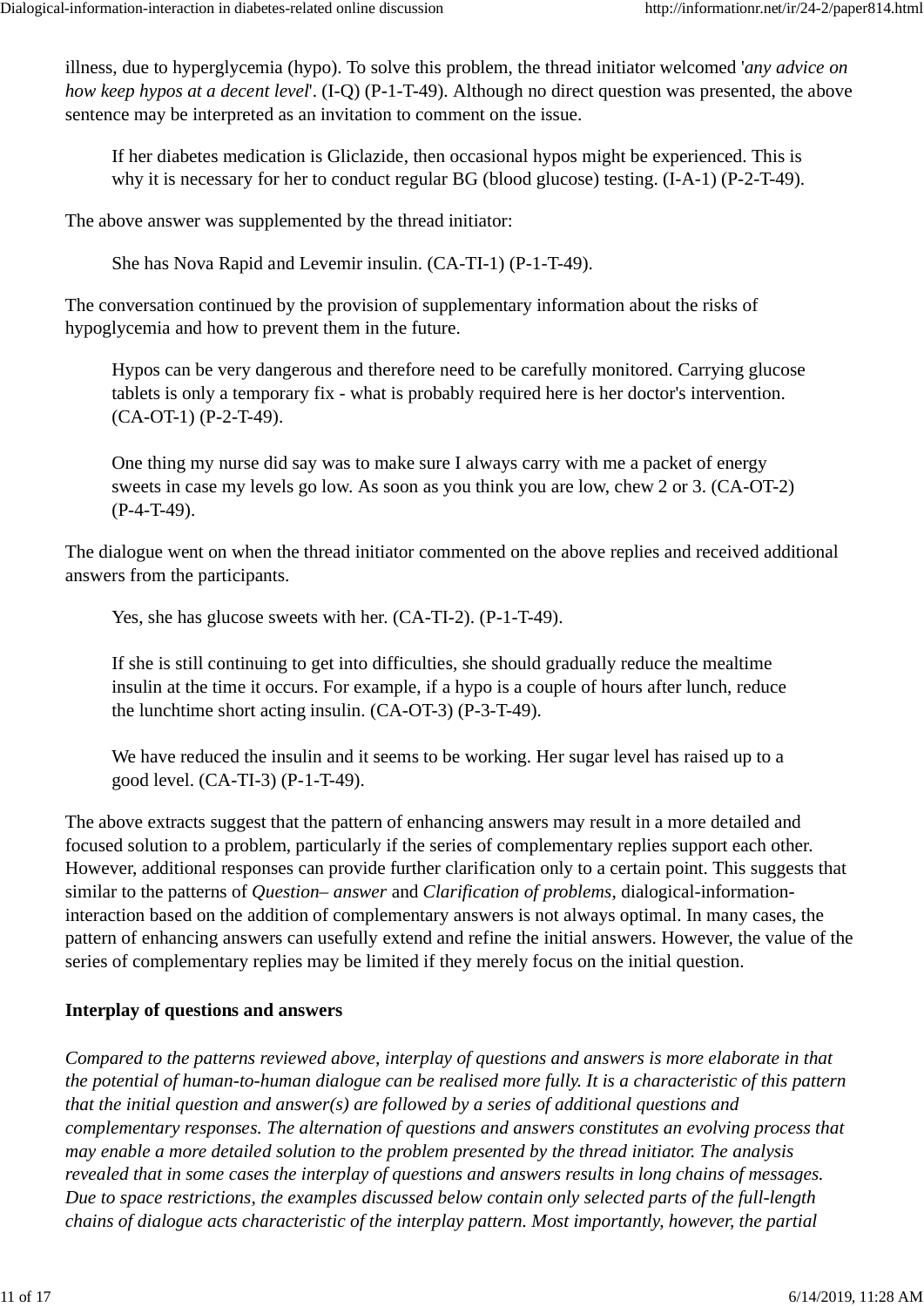*chains are typical illustrations of the nature of this pattern.*

One of the thread initiators was unsure whether he is diabetic because his symptoms were vague.

The GP says I have type 2 diabetes but what does that really mean? (I-Q-1) Perhaps I have eaten the wrong foods, got too heavy and have not taken enough exercise. Is the problem I am suffering really my own fault? (I-Q-2) (P-1-T-12).

The dialogue was launched by two initial answers and a specifying question.

There is a Diabetes Health hub on this site linked below with information on Type1, Type 2 and Pre-diabetes. https://patient.info/diabetes. (I-A-1) (P-2-T-12).

Your blood test will tell you, if you are diabetic (I-A-2). Do you eat a lot of sweet food? (Q-ADD-OT-1) (P-3-T-12).

Typical of the interplay pattern, the above question was answered by the thread initiator, followed by a specifying question presented by a fellow participant.

My blood sugars readings are normally high, above 10. I normally feel a bit tired and don't feel much like going out. (CA-TI-1) (P-1-T-12).

What medication (if any) have you been prescribed (Q-ADD-OT-2) and what was your HbA1c blood test reading? (Q-ADD-OT-3) (P-4-T-12).

The discussion was continued by a complementary answer provided by the thread initiator. His reply also incorporated an implicit question about how to reliably diagnose diabetes.

I have heard of this HbA1c but don't have a clue what mine is (CA-TI-2). I'm 62 if that means anything to you. (CA-TI-3) (P-1-T-12).

Characteristic of dynamics of the interplay pattern, the above reply was commented in a message incorporating both a complementary answer and a new question suggesting that the dialogue will continue until a sufficient answer will be found.

The questions you ask regarding the cause of type 2, and the answers you have given yourself suggest that you are aware that you may have helped the onset of diabetes. (CA-OT-4). Can you reduce the amount of carbs/high sugar food you eat, are you able to walk more? (Q-ADD-OT-4) (P-5-T-12).

We may take another example to illustrate the nature of the 'dance' between questions and answers. Different from the above example, the dialogue was based on the contributions of two persons: the thread initiator and a fellow participant. In this case, the initial question dealt with the proper testing of blood sugar level.

I think I have pre-diabetes. My sugar level increases after having high carb foods like pizza, burger, naan bread. For accurate results, when shall I test? Two hours after I finish my food? Or two hours after I start eating? (I-Q-1) I just received my fasting glucose results. They are fine. Is there a possibility I still have diabetes? (I-Q-2) (P-1-T-50).

The dialogue was initiated by a lengthy answer commenting on the time of the testing and the symptoms of diabetes, followed by a complementary answer plus and follow-up question presented by the thread initiator.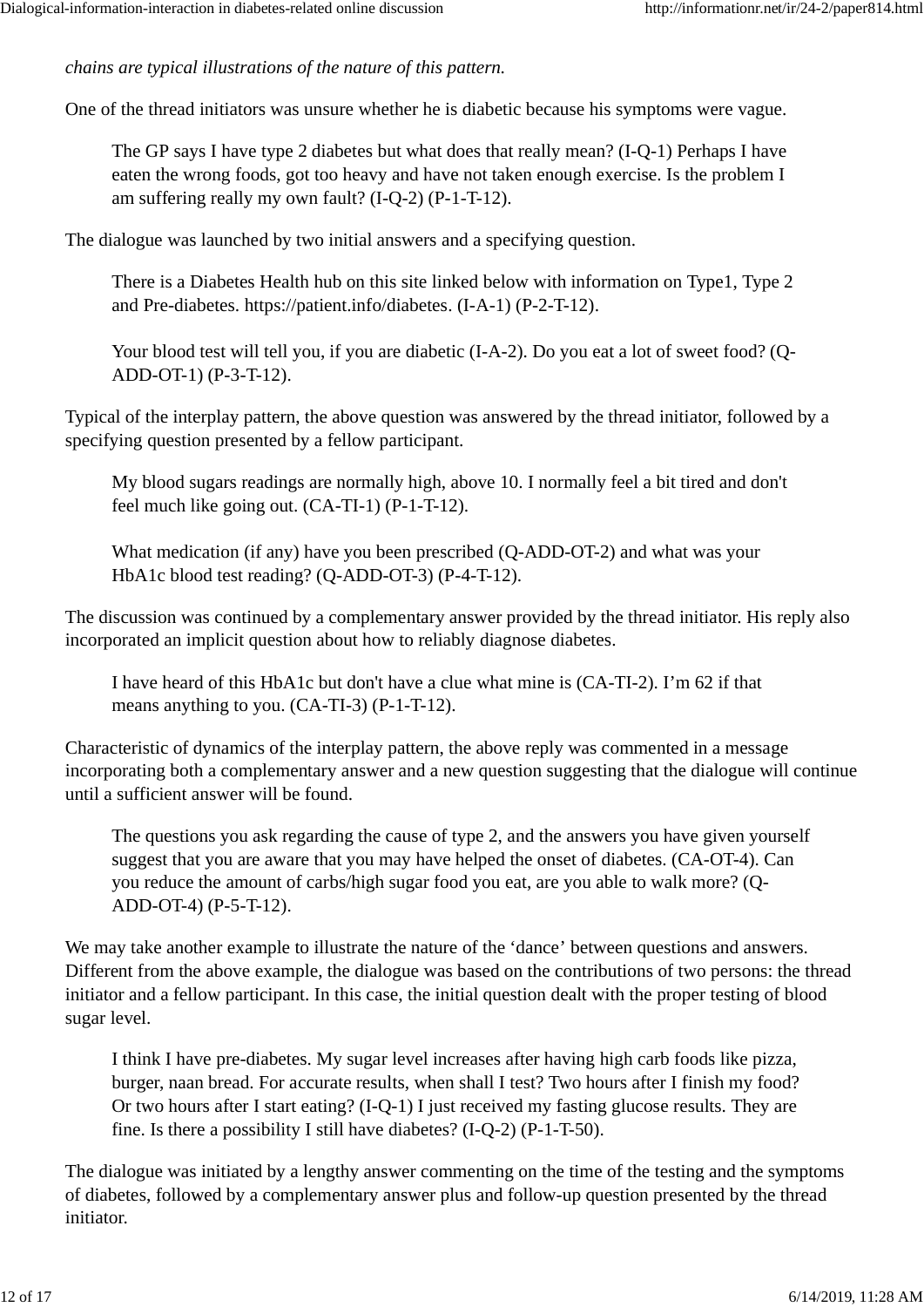You should test two hours after your first taste of your meal. Foods such as pizza and burger have a high fat content, so testing two hours after you have finished would not be so very different than if you were to test two hours after your first bite. (I-A-1) (P-2-T-50).

I have been testing my sugar 2 hours after having last bite of my food. I took BG test at 2:50 and it turned out to be 7.1 (CA-TI-1). You think that is OK? (Q-ADD-TI-1) (P-1-T-50)

Characteristic of the interplay pattern, the message led to a new series of complementary answers and a further question.

Your post-prandial blood test result of 7.1 mmol/l does look OK (CA-OT-1). Can I ask you what makes you believe that you might be pre-diabetic? (Q-ADD-OT-1) (P-2-T-50).

I had gestational diabetes 3 months ago. So, I fear I may have developed diabetes. (CA-TI-2) I just want to be accurate at testing my BG. I'm not sure if I'm supposed to test 2 hours after last bite of the meal, or 2 hours after first bite of food? (Q-ADD-TI-2) (P-1-T-50).

The recommendation for testing your post-prandial blood glucose level is two hours from the first bite that you eat. It takes roughly one and a half to two hours for your digestive system to break down the foods that you eat and for the glucose to be absorbed through the walls of the intestines into your bloodstream, hence the advice to test two hours after eating. (CA-OT-2) (P-2-T-50)

Even though the conversation continued with a few messages, they did not bring anything essentially new. In this case, the interplay of questions and answers resulted in an exact answer concerning the proper time of testing. Overall, the above examples suggest that compared to other patterns of dialogical-informationinteraction discussed above, the interplay pattern can provide exact and multifaceted answers to the initial question. In addition, this approach enables the inclusion of new (related) questions and answers, as the dialogue goes on. In long discussion threads, however, the initial focus of the dialogue may be lost, due to the introduction of subtopics.

# **Discussion**

This study contributes to information behaviour research by refining the picture of dialogical-informationinteraction, functional to information seeking and sharing, taking place in online forums. By elaborating the framework developed by Wang and associates (2015), eight diverse types of dialogical acts were defined. Furthermore, based on the combination of these acts, five main patterns of dialogical information were defined for the needs of an exploratory study focusing on a diabetes-related discussion group.

RQ1 asked, how are the dialogue acts distributed in threaded conversations taking place in an online discussion group? The findings indicate that the most frequent dialogue acts deal with the provision of initial and complementary answers. The total share of answer-related dialogical acts was about 74%, while the share of question-related acts was about 26%. This finding supports the results obtained by Schoch and White (1997). They showed that questions indicating information needs and information seeking accounted for 26-28% of all messages on the mailing lists dedicated to coping with colon cancer and diabetes. However, the share of question-related messages may vary in diverse discussion groups. For example, Savolainen (2011) found that of the messages posted to discussion group focused on the issues of depression, about 18% contained questions that indicated information needs. Despite this variation, the findings of the present investigation elaborate the quantitative picture of the constituents of online conversation. The distribution of eight question and answer-related dialogical acts offers a more exact picture of information interaction because the findings are not based on general level categories such as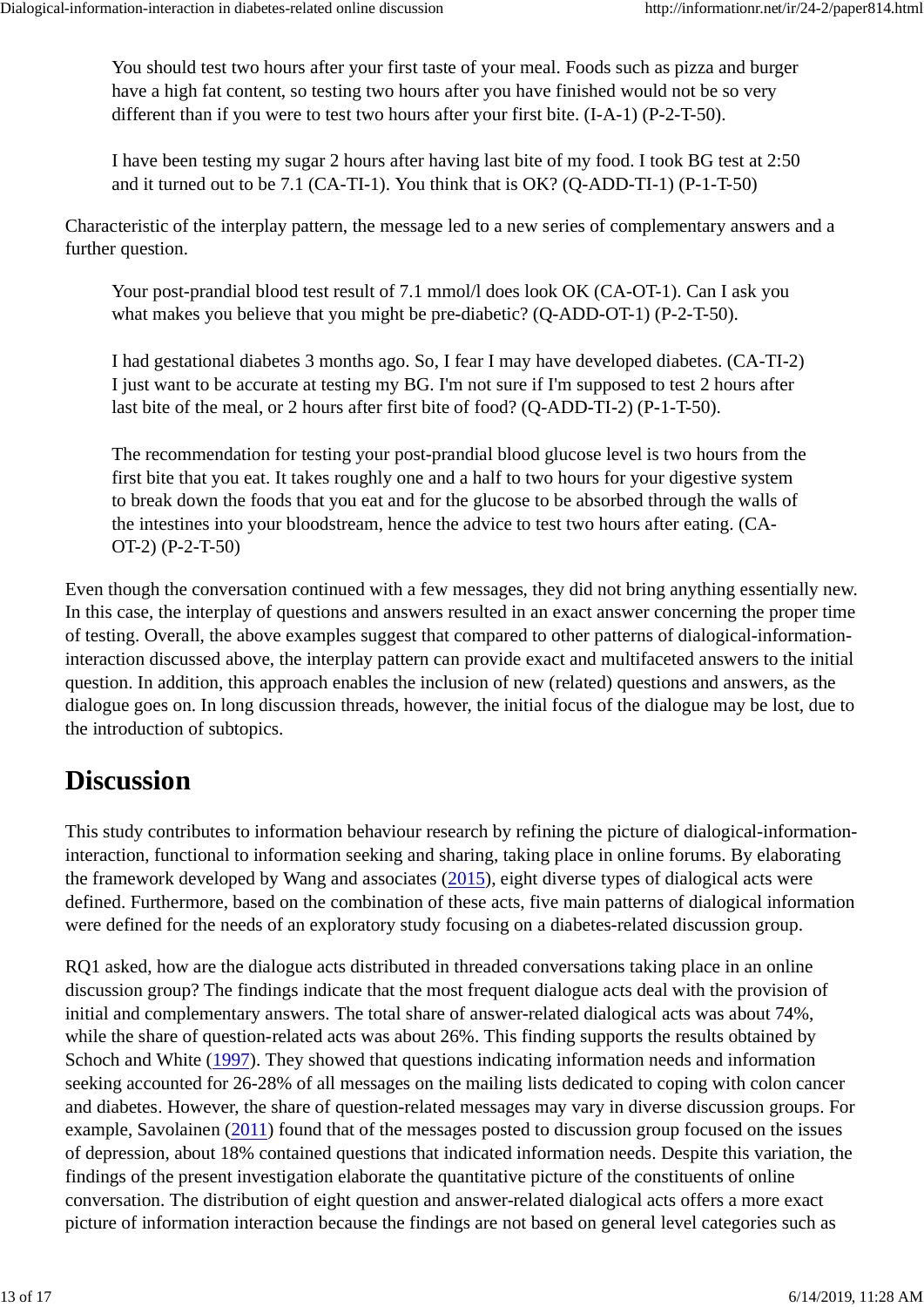information need, information seeking and information sharing.

RQ2 asked, in which ways do the patterns of dialogical-information-interaction functional to information seeking and sharing appear in online conversations? The qualitative findings suggest that similar to faceto-face dialogue (Walton, 2000, p. 333), the *question–answers* pair is fundamentally constitutive of other patterns of dialogical-information-interaction. This pattern is most helpful while seeking answer to a welldefined initial question. The patterns of *problem clarification* and *enhancing answers* are based on the elaboration of the basic components of question and answer. These patterns enable the specification of questions presented during the discussion and the provision of complementary replies. The pattern of *interplay of questions and answers* is more sophisticated because it is built on the alternation of question and answer-related dialogue acts. The interplay pattern is inherently dynamic; ideally, the *dance* of additional questions and complementary replies enables the elaboration of the initial problem and gradual refinement of the answers. However, the findings suggest that discussion threads are seldom constituted by a single dialogical pattern. The longer a discussion thread, the more likely that online conversation is constituted by a combination of dialogical patterns of diverse kinds.

The evaluation of the novelty value of the research findings is rendered difficult because of the lack of similar studies. There are numerous investigations examining information seeking and sharing occurring in online discussion groups (e.g., Attard and Coulson, 2012; Gauducheau, 2016; Schoch and White, 1997). However, none of them have approached these activities from the viewpoint of dialogicalinformation-interaction. Previous investigations on this topic have made use of general level categories such as question, request for information, information need, answer and information source. Therefore, the unique contribution of the present study is twofold: the identification of five patterns of dialogicalinformation-interaction functional to information seeking and sharing, and qualitative analysis illustrating how such patterns manifest themselves in threaded online conversation.

Even though the present study does not examine information interaction occurring between information searchers and information systems in terms of the interaction paradigm of information retrieval research, the findings are important because of they shed light upon how information systems can *read* the user's query to the system. The above paradigm departs from the assumption that the searcher's role is '*recast [from] that of the destination/receiver of the information system's message output to an interactive role where the searcher is both receiver and sender of a message*' (Cole, Beheshti and Abuhimed, 2017, p. 534). It is also assumed that interactive information systems set an individual search within the overall context by moving the searcher forward in her performance of a task. The interaction between the searcher and the system is affected by the evolution of the searcher's topical and psychological or situational relevance over the course of the searcher's task. The extent to which the information system is able to *read* the user's query on the basis of the user's evolving relevance assessments is particularly interesting from the perspective of exploratory information search (Borlund and Dreier, 2014). Searches of this type tend to be 'muddled' because the search tasks are open-ended and multifaceted, and the search process is opportunistic, iterative, and multitactical in nature. The findings of the present study suggest that the pattern of interplay of questions and answers is particularly clarifying for the understanding of evolving relevance judgments during exploratory search because the above pattern is built on the alternation of question and answer-related dialogue acts. Similar to online conversation, the *dance* of additional questions and complementary replies may enable the elaboration of the initial problem and gradual refinement of the answers during an exploratory search.

# **Conclusion**

This study has refined the picture of human-information interaction (Marchionini, 2008) and informationseeking dialogue (Walton, 2000, p. 336) by scrutinizing the features of dialogical-information-interaction. As the present study is exploratory in nature, it does not cover all forms of dialogical-information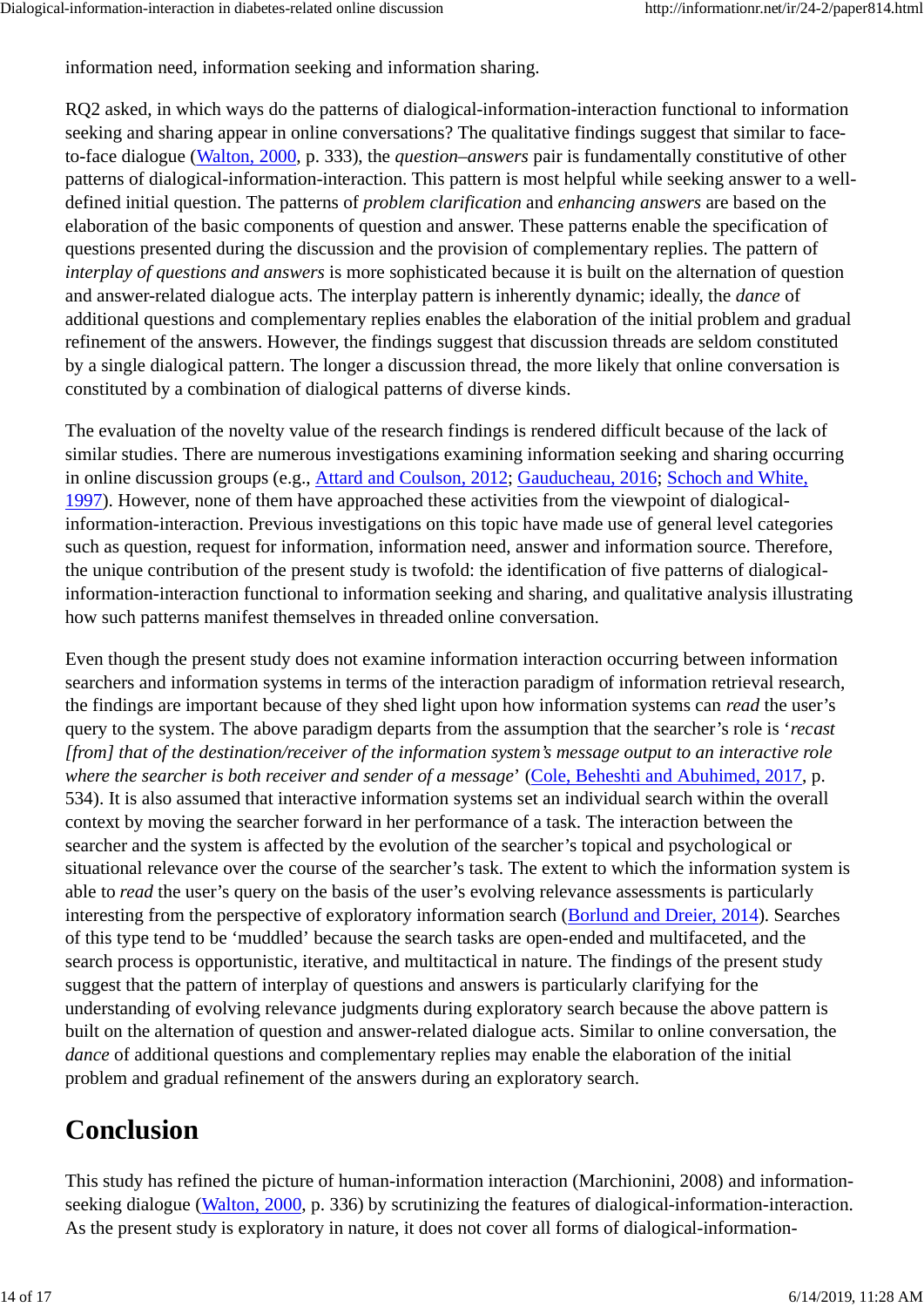interaction because the pattern of challenging the answers was excluded from the analysis. However, this pattern may occupy a central role ideologically sensitive topics are discussed (Savolainen, 2012). Additional research is needed to find out how diverse patterns of dialogical-information-interaction are employed in online discussion and how they are related to each other. For example, even though the pattern of challenging answers differs from other approaches, due to its emphasis on presenting critical viewpoints, this pattern may form a part of a broader interplay of questions and answers, particularly in long discussion threads.

Overall, the findings suggest that the identification and analysis of dialogue acts enable a detailed picture of dialogical-information-interaction. Similar approaches have been used successfully in quantitative investigations mining online dialogues among consumers and students (Kaiser and Bodendorf, 2012; Shen and Kim, 2013; Wang *et al.*, 2015). To further elaborate the qualitative research settings, there is a need for comparative investigations analysing the strengths and weakness of diverse approaches to dialogical acts. To this end, studies elaborating the ideas of conversation analysis (Schegloff, 2007) from the perspective of *digital conversation analysis* may provide helpful methodological tools enabling the scrutiny of adjacency pairs such as question – answers constitutive of conversational exchanges occurring in online forums (Giles *et al.*, 2015). Empirical investigations such as these may be particularly relevant while elaborating the pattern of the interplay of questions and answers.

# **Acknowledgements**

The constructive comments of anonymous reviewers are gratefully acknowledged.

# **About the author**

**Reijo Savolainen** is Professor Emeritus at the Faculty of Information Technology and Communication Sciences, Tampere University, Kanslerinrinne 1, FIN-33014 Tampere, Finland. He received his Ph.D. from University of Tampere in 1989. His main research interests are in theoretical and empirical issues of everyday information practices. He can be contacted at Reijo.Savolainen@tuni.fi

# **References**

- Attard, A., & Coulson, N.S. (2012). A thematic analysis of patient communication in Parkinson's disease online support group discussion forums. *Computers in Human Behavior, 28*(2), 500-506.
- Austin, J. L. (1962). *How to do things with words.* London: Oxford University Press.
- Beaulieu, M. (2000). Interaction in information searching and retrieval. *Journal of Documentation, 56*(4), 431-439.
- Belkin, N.J. (1984). Cognitive models and information transfer. *Social Science Information Studies, 4*(2-3), 111-129.
- Booth, P.A. (1989). *An introduction to human-computer interaction*. Hove, UK: Lawrence Erlbaum.
- Borlund, P. & Dreier, S. (2014). An investigation of the search behavior associated with Ingwersen's three types of information need. *Information Processing & Management, 50*(4), 493-507.
- Cole, C., Beheshti, J. & Abuhimed, D. (2017). A relevance model for middle school students seeking information for an inquiry-based class history project. *Information Processing & Management, 53*(2), 530-546.
- Cool, C. & Belkin, N.J. (2011). Interactive information retrieval: history and background. In I. Ruthven & D. Kelly (Eds.), *Interactive information seeking, behavior and retrieval* (pp. 1-14). London, UK: Facet Publishing.
- Fidel, R. (2012). *Human information interaction. An ecological approach to information behavior.*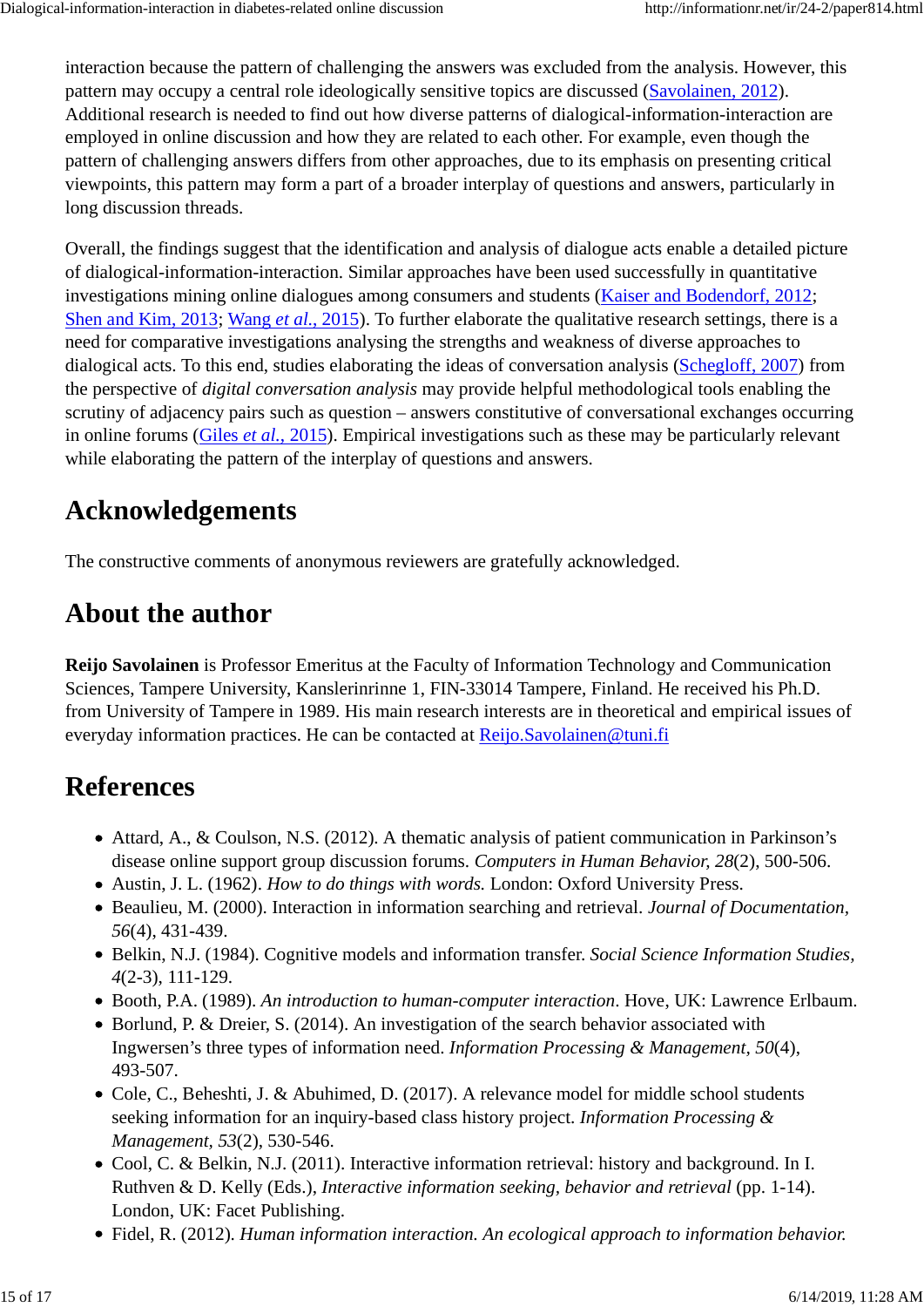Cambridge, UK: The MIT Press.

- Gauducheau, N. (2016), An exploratory study of the information-seeking activities of adolescents in a discussion forum. *Journal of the Association for Information Science and Technology, 67*(1), 43-55.
- Giles, D., Stommel, W., Paulus, T., Lester, J. & Reed, D. (2015). Microanalysis of online data: the methodological development of 'digital CA'. *Discourse, Context and Media, 7*, 45-51.
- Ingwersen, P. (1992). *Information retrieval interaction*. London, UK: Taylor Graham.
- Jansen, B.J. & Rieh, S.Y. (2010). The seventeen theoretical constructs of information searching and information retrieval. *Journal of the American Society for Information Science and Technology, 61*(8),1517-1534.
- Kaiser, C. & Bodendorf, F. (2012). Mining consumer dialog in online forums. *Internet Research, 22*(3), 275-297.
- Lincoln, Y.S. & Guba, E.G. (1985). *Naturalistic inquiry.* Newbury Park, CA: Sage.
- Marchionini, G. (2008). Human–information interaction research and development. *Library & Information Science Research, 30*(3), 165-174.
- Miles, M.B., & Huberman, A.M. (1994). *Qualitative data analysis: an expanded sourcebook* (2nd ed.). London, UK: Sage Publications
- Mokros, H.B., Mullins, L.S. & Saracevic, T. (1995). Practice and personhood in professional interaction: social identities and information needs. *Library and Information Science Research, 17*(3), 237-257.
- Qadir, A., & Riloff, E. (2011). Classifying sentences as speech acts in message board posts. In *Proceedings of the 2011 Conference on Empirical Methods in Natural Language Processing (EMNLP-2011), Edinburgh, United Kingdom — July 27 - 31, 2011* (pp. 748-758). Stroudsburg, PA: Association for Computational Linquistics. Retrieved from (Archived by WebCite® at http://www.webcitation.org/76QUbDXPC).
- Saracevic, T. (1975). Relevance: a review of literature and a framework for the thinking of a notion in information science. *Journal of the American Society for Information Science, 26*(6), 321-343.
- Savolainen, R. (2011). Requesting and providing information in blogs and internet discussion forums. *Journal of Documentation, 67*(5), 863-886.
- Savolainen, R. (2012). The structure of argument patterns on a social Q&A site. *Journal of the American Society for Information Science and Technology, 63*(12), 2536-2548.
- Schegloff, E.A. (2007). *Sequence organization in interaction. A primer in conversation analysis*. Cambridge, UK: Cambridge University Press.
- Schoch, N.A., & White, M.D. (1997). A study of the communication patterns of participants in consumer health electronic discussion groups. In C. Schwartz, & M. Rorvig, (Eds.), *Proceedings of the 60th ASIS Annual Meeting, Washington, DC, November 1-6, 1997* (pp. 280-292). Medford, NJ: Information Today, Inc.
- Searle, J.R. (1969). *Speech acts. An essay in the philosophy of language.* Cambridge: Cambridge University Press.
- Searle, J.R. (1976). A classification of illocutionary acts. *Language in Society, 5*(1), 1-23.
- Shen, S., & Kim, J. (2013). Modeling the process of online  $Q \& A$  discussions using a dialogue state model. In E. Walker & C-K. Looi (Eds.), *Proceedings of the Workshops at the 16th International Conference on Artificial Intelligence in Education AIED 2013, Memphis, USA, July 9-13, 2013* (pp. 15-24). Aachen, Germany: Sun SITE Central Europe (CEUR). Retrieved from http://ceur-ws.org/Vol-1009/0303.pdf (Archived by WebCite® at http://www.webcitation.org /76QUw7wKn).
- Taylor, R.S. (1968). Question-negotiation and information seeking in libraries. *College & Research Libraries, 29*(3), 178-194.
- Wagner, E.D. (1994). In support of a functional definition of interaction. *American Journal of Distance Education, 8*(2), 6-29.
- Walton, D. (2000). The place of dialogue theory in logic, computer science and communication